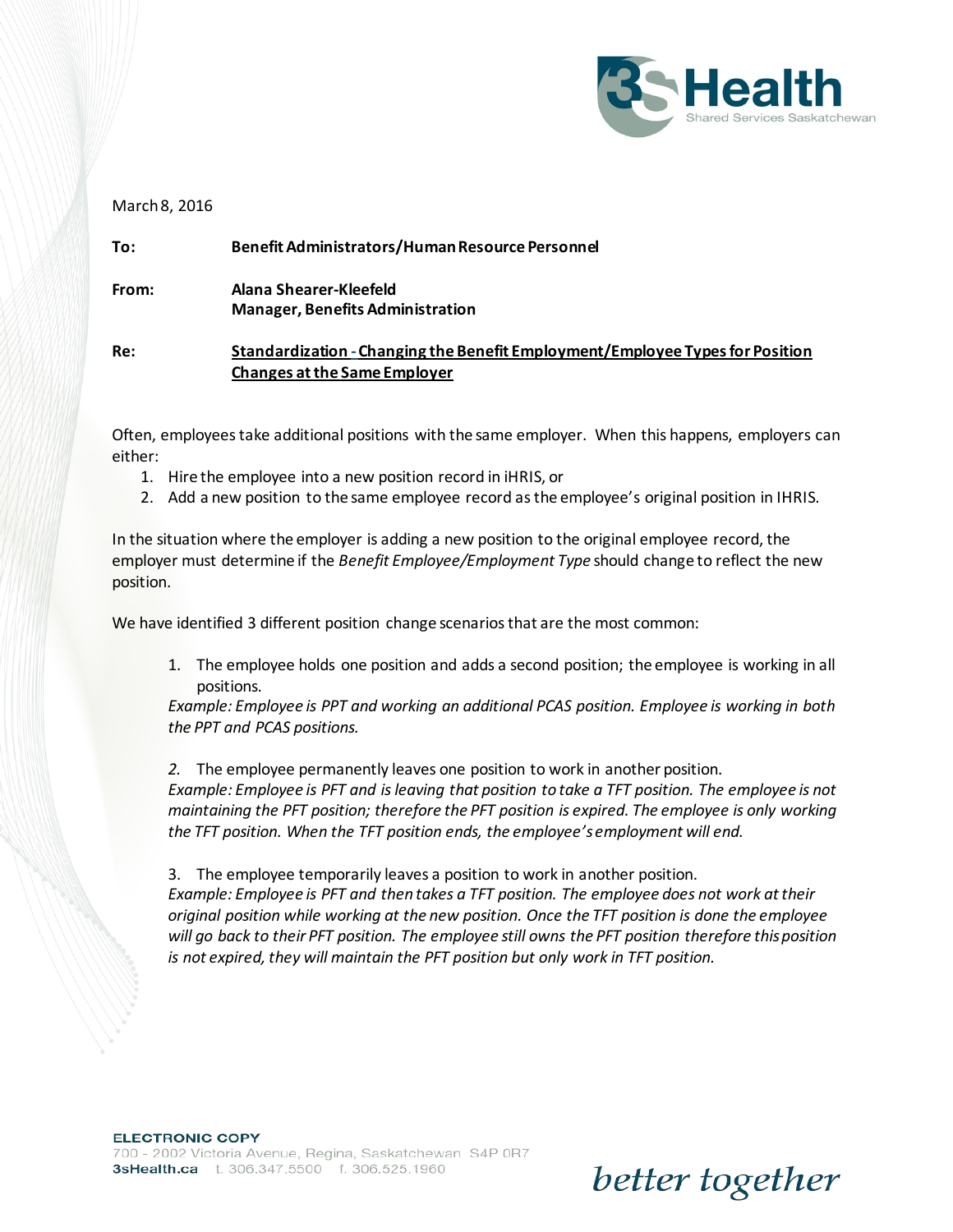

In order to assist employers in determining when the *Benefit Employee/Employment Type* should be changed, we have created the attached matrix named *'When to Change Benefit Employment/Employee Type'.* The matrix outlines each change scenario and provides the applicable changes required in iHRIS. Please note the following on the 'When to Change Benefit Employment/Employee Type' matrix:

- 'Tab 1' refers to situation 1 above: Add a position and employee works in all positions.
- 'Tab 2' refers to situation 2 above: Permanently leave a position to work in another position.
- 'Tab 3' refers to situation 3 above: Temporarily leave a position to work in another position.
- The column 'Current Position Type' refers to the position the Employee currently holds.
- The second column refers to the Employee's new position's Benefit Employment/Employee Type.
- The third column 'Change Benefit Employment Type?' indicates if the Benefit Employment Type should be changed in iHRIS (based on the new position).
- The fourth column 'Change Benefit Employee Type?' indicates if the Benefit Employee Type should be changed in iHRIS (based on the new position).
- The last column 'Benefit Type in iHRIS' shows what the Benefit Employment/Employee Type should be in iHRIS based on the matrix.

We hope that the matrix will assist you in setting the correct Benefit Employment Type (Permanent, Temporary) and Benefit Employee Type (FT, PT, CAS) in iHRIS for employees working in multiple positions. We would also like to thank the team at RQHR because their idea was the foundation of this improvement.

If you have any questions please send an email to **EBP@3sHealth.ca**. You may also contact a 3sHealth Benefit Services Officer by telephone at 1-866-278-2301.

Yours truly,

better together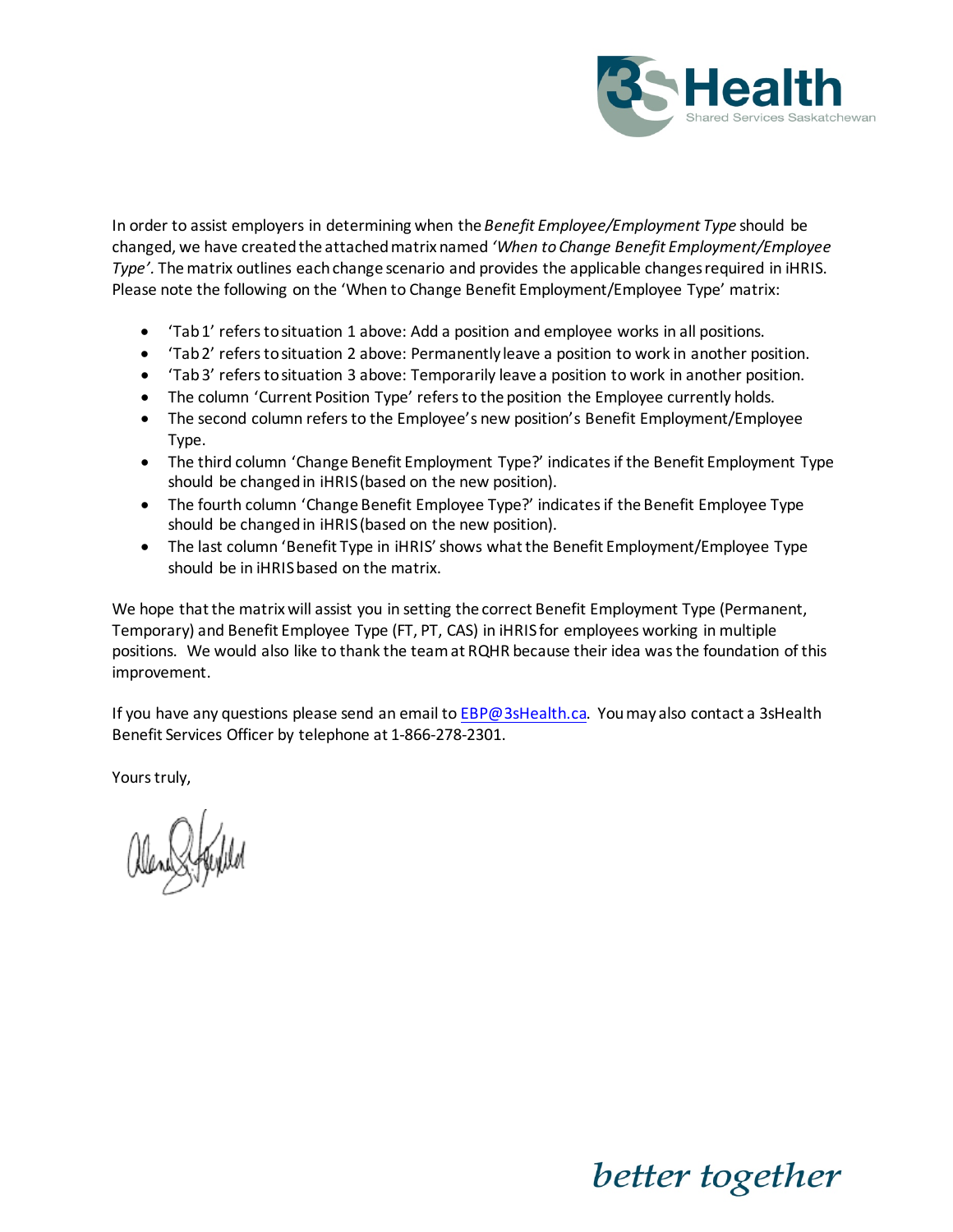## *When to Change Benefit Employment/Employee Type*

**Scenario: Adding position and working in all positions.**

*Example: Employee is PFT and working an additional PCAS position. Employee is working both the PFT and PCAS position.* 

| Current<br><b>Position</b><br><b>Type</b> | Adding a second position<br>as outlined below<br>(No expiry to current<br>position) | <b>Change Benefit</b><br><b>Employment</b><br>Type?<br>(Perm or Temp) | <b>Change Benefit</b><br><b>Employee Type?</b><br>(FT, PT, Cas) | <b>Benefit Type</b><br>in iHRIS |
|-------------------------------------------|-------------------------------------------------------------------------------------|-----------------------------------------------------------------------|-----------------------------------------------------------------|---------------------------------|
| <b>PCAS</b>                               | <b>TCAS</b>                                                                         | <b>No</b>                                                             | <b>No</b>                                                       | <b>PCAS</b>                     |
| <b>PCAS</b>                               | <b>TPT</b>                                                                          | No                                                                    | <b>No</b>                                                       | <b>PCAS</b>                     |
| <b>PCAS</b>                               | <b>TFT</b>                                                                          | <b>No</b>                                                             | <b>No</b>                                                       | <b>PCAS</b>                     |
| <b>PCAS</b>                               | PPT                                                                                 | <b>No</b>                                                             | $\overline{Y}$ es                                               | <b>PPT</b>                      |
| <b>PCAS</b>                               | <b>PFT</b>                                                                          | <b>No</b>                                                             | Yes                                                             | <b>PFT</b>                      |
|                                           |                                                                                     |                                                                       |                                                                 |                                 |
| <b>TPT</b>                                | <b>TCAS</b>                                                                         | <b>No</b>                                                             | No                                                              | <b>TPT</b>                      |
| <b>TPT</b>                                | <b>PCAS</b>                                                                         | Yes                                                                   | Yes                                                             | <b>PCAS</b>                     |
| $\overline{\text{TPT}}$                   | <b>TFT</b>                                                                          | <b>No</b>                                                             | Yes                                                             | TFT                             |
| <b>TPT</b>                                | <b>PPT</b>                                                                          | Yes                                                                   | No                                                              | <b>PPT</b>                      |
| <b>TPT</b>                                | <b>PFT</b>                                                                          | Yes                                                                   | Yes                                                             | PFT                             |
|                                           |                                                                                     |                                                                       |                                                                 |                                 |
| TFT                                       | <b>TCAS</b>                                                                         | <b>No</b>                                                             | <b>No</b>                                                       | <b>TFT</b>                      |
| <b>TFT</b>                                | <b>PCAS</b>                                                                         | Yes                                                                   | Yes                                                             | <b>PCAS</b>                     |
| <b>TFT</b>                                | <b>TPT</b>                                                                          | <b>No</b>                                                             | <b>No</b>                                                       | <b>TFT</b>                      |
| <b>TFT</b>                                | PPT                                                                                 | Yes                                                                   | Yes                                                             | PPT                             |
| TFT                                       | <b>PFT</b>                                                                          | Yes                                                                   | <b>No</b>                                                       | $\overline{PFT}$                |
|                                           |                                                                                     |                                                                       |                                                                 |                                 |
| <b>PPT</b>                                | <b>TCAS</b>                                                                         | <b>No</b>                                                             | <b>No</b>                                                       | PPT                             |
| <b>PPT</b>                                | <b>PCAS</b>                                                                         | <b>No</b>                                                             | <b>No</b>                                                       | <b>PPT</b>                      |
| <b>PPT</b>                                | $\overline{\text{TPT}}$                                                             | <b>No</b>                                                             | No                                                              | <b>PPT</b>                      |
| <b>PPT</b>                                | <b>TFT</b>                                                                          | <b>No</b>                                                             | <b>No</b>                                                       | <b>PPT</b>                      |
| <b>PPT</b>                                | <b>PFT</b>                                                                          | <b>No</b>                                                             | Yes                                                             | PFT                             |
| <b>PPT</b>                                | Temp Job Share/Reduction                                                            | <b>No</b>                                                             | <b>No</b>                                                       | <b>PPT</b>                      |
|                                           |                                                                                     |                                                                       |                                                                 |                                 |
| PFT                                       | <b>TCAS</b>                                                                         | <b>No</b>                                                             | No                                                              | PFT                             |
| PFT                                       | <b>PCAS</b>                                                                         | No                                                                    | No                                                              | PFT                             |
| PFT                                       | <b>TPT</b>                                                                          | <b>No</b>                                                             | <b>No</b>                                                       | PFT                             |
| <b>PFT</b>                                | <b>TFT</b>                                                                          | <b>No</b>                                                             | <b>No</b>                                                       | <b>PFT</b>                      |
| PFT                                       | <b>PPT</b>                                                                          | $\overline{N}$                                                        | $\overline{N}$                                                  | PFT                             |
| PFT                                       | Temp Job Share/Reduction                                                            | No                                                                    | Yes                                                             | <b>PPT</b>                      |

PFT = Permanent Full-Time<br>PPT = Permenent Part-Time

Permenent Part-Time

PCAS = Permanent Casual<br>TFT = Temporary Full-Tim

TFT = Temporary Full-Time<br>TPT = Temporary Part-Time Temporary Part-Time

TCAS = Temporary Casual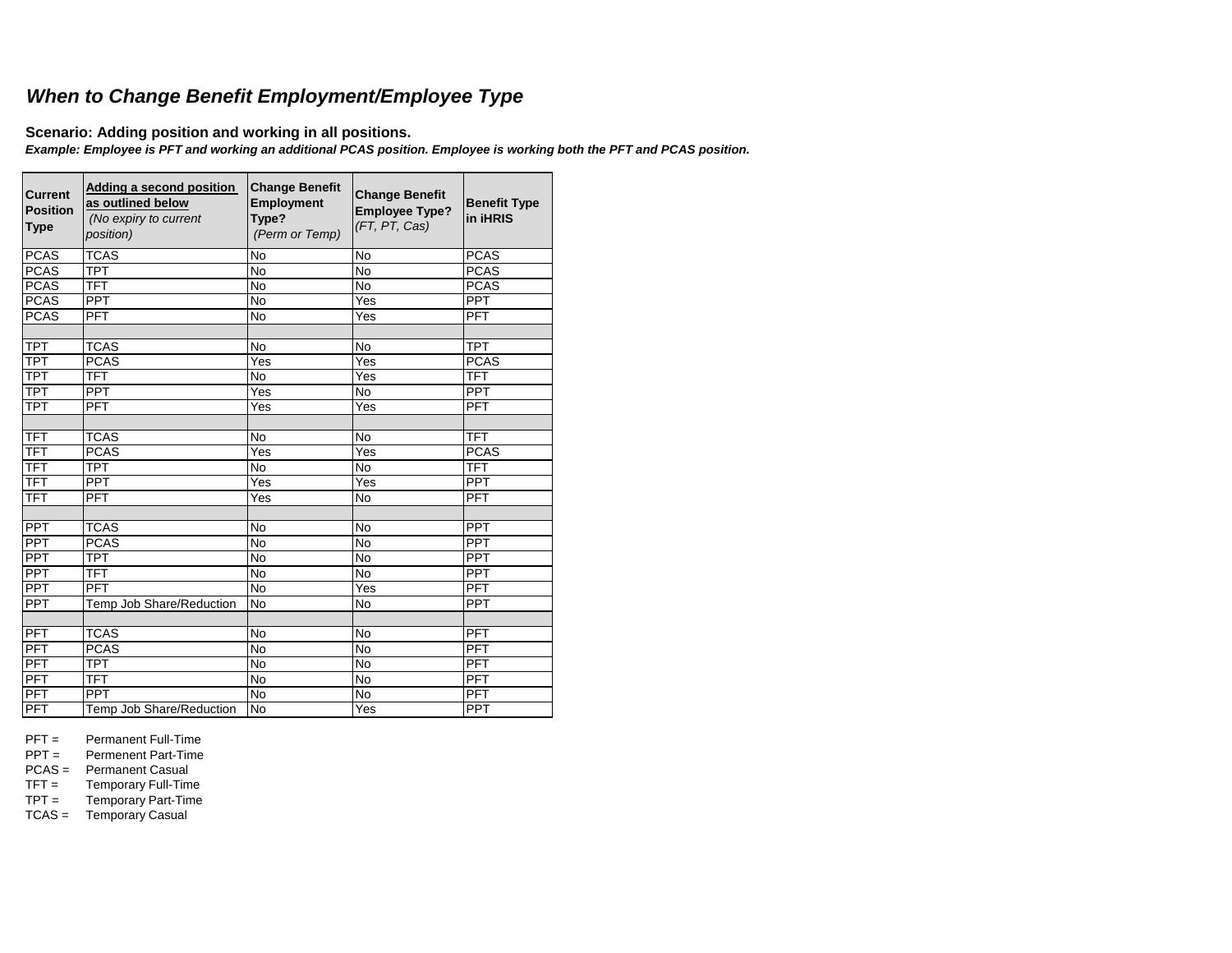## **When to Change Benefit Employment/Employee Type**

**Scenario: Permanently leaving a position to work in another position.**

*Example: Employee is PFT and is leaving that position to take a TFT position. The employee is not maintaining the PFT position, therefore the position is expired. The employee is only working in the TFT position.* 

| <b>Current</b><br><b>Position</b><br><b>Type</b> | Moving to a new position<br>as outlined below<br>(Current position expired) | <b>Change Benefit</b><br><b>Employment Type?</b><br>(Perm or Temp) | <b>Change Benefit Employee</b><br>Type?<br>(FT, PT, Cas) | <b>Benefit Type</b><br>in iHRIS |
|--------------------------------------------------|-----------------------------------------------------------------------------|--------------------------------------------------------------------|----------------------------------------------------------|---------------------------------|
| <b>PCAS</b>                                      | <b>TCAS</b>                                                                 | Yes                                                                | No                                                       | <b>TCAS</b>                     |
| <b>PCAS</b>                                      | <b>TPT</b>                                                                  | Yes                                                                | Yes                                                      | <b>TPT</b>                      |
| <b>PCAS</b>                                      | TFT                                                                         | Yes                                                                | Yes                                                      | <b>TFT</b>                      |
| <b>PCAS</b>                                      | <b>PPT</b>                                                                  | <b>No</b>                                                          | Yes                                                      | PPT                             |
| <b>PCAS</b>                                      | <b>PFT</b>                                                                  | $\overline{N}$                                                     | Yes                                                      | PFT                             |
|                                                  |                                                                             |                                                                    |                                                          |                                 |
| TPT                                              | <b>TCAS</b>                                                                 | <b>No</b>                                                          | Yes                                                      | <b>TCAS</b>                     |
| <b>TPT</b>                                       | <b>PCAS</b>                                                                 | Yes                                                                | Yes                                                      | <b>PCAS</b>                     |
| <b>TPT</b>                                       | <b>TFT</b>                                                                  | <b>No</b>                                                          | Yes                                                      | <b>TFT</b>                      |
| <b>TPT</b>                                       | <b>PPT</b>                                                                  | Yes                                                                | <b>No</b>                                                | PPT                             |
| <b>TPT</b>                                       | <b>PFT</b>                                                                  | Yes                                                                | Yes                                                      | PFT                             |
|                                                  |                                                                             |                                                                    |                                                          |                                 |
| <b>TFT</b>                                       | <b>TCAS</b>                                                                 | <b>No</b>                                                          | Yes                                                      | <b>TCAS</b>                     |
| <b>TFT</b>                                       | <b>PCAS</b>                                                                 | Yes                                                                | Yes                                                      | <b>PCAS</b>                     |
| <b>TFT</b>                                       | <b>TPT</b>                                                                  | <b>No</b>                                                          | Yes                                                      | <b>TPT</b>                      |
| TFT                                              | <b>PPT</b>                                                                  | Yes                                                                | Yes                                                      | <b>PPT</b>                      |
| <b>TFT</b>                                       | PFT                                                                         | Yes                                                                | <b>No</b>                                                | <b>PFT</b>                      |
|                                                  |                                                                             |                                                                    |                                                          |                                 |
| <b>PPT</b>                                       | <b>TCAS</b>                                                                 | Yes                                                                | Yes                                                      | <b>TCAS</b>                     |
| PPT                                              | <b>PCAS</b>                                                                 | <b>No</b>                                                          | Yes                                                      | <b>PCAS</b>                     |
| <b>PPT</b>                                       | <b>TPT</b>                                                                  | Yes                                                                | $\overline{N}$                                           | <b>TPT</b>                      |
| <b>PPT</b>                                       | TFT                                                                         | Yes                                                                | $\overline{Yes}$                                         | <b>TFT</b>                      |
| <b>PPT</b>                                       | PFT                                                                         | <b>No</b>                                                          | Yes                                                      | PFT                             |
| PPT                                              | Perm Job Share/Reduction                                                    | No                                                                 | <b>No</b>                                                | <b>PPT</b>                      |
|                                                  |                                                                             |                                                                    |                                                          |                                 |
| PFT                                              | <b>TCAS</b>                                                                 | Yes                                                                | Yes                                                      | <b>TCAS</b>                     |
| PFT                                              | <b>PCAS</b>                                                                 | <b>No</b>                                                          | Yes                                                      | <b>PCAS</b>                     |
| <b>PFT</b>                                       | <b>TPT</b>                                                                  | Yes                                                                | Yes                                                      | <b>TPT</b>                      |
| PFT                                              | TFT                                                                         | Yes                                                                | <b>No</b>                                                | <b>TFT</b>                      |
| <b>PFT</b>                                       | <b>PPT</b>                                                                  | <b>No</b>                                                          | Yes                                                      | <b>PPT</b>                      |
| PFT                                              | Perm Job Share/Reduction                                                    | <b>No</b>                                                          | Yes                                                      | <b>PPT</b>                      |

PFT = Permanent Full-Time<br>PPT = Permenent Part-Time

Permenent Part-Time

PCAS = Permanent Casual<br>TFT = Temporary Full-Tim

TFT = Temporary Full-Time<br>TPT = Temporary Part-Time

Temporary Part-Time TCAS = Temporary Casual